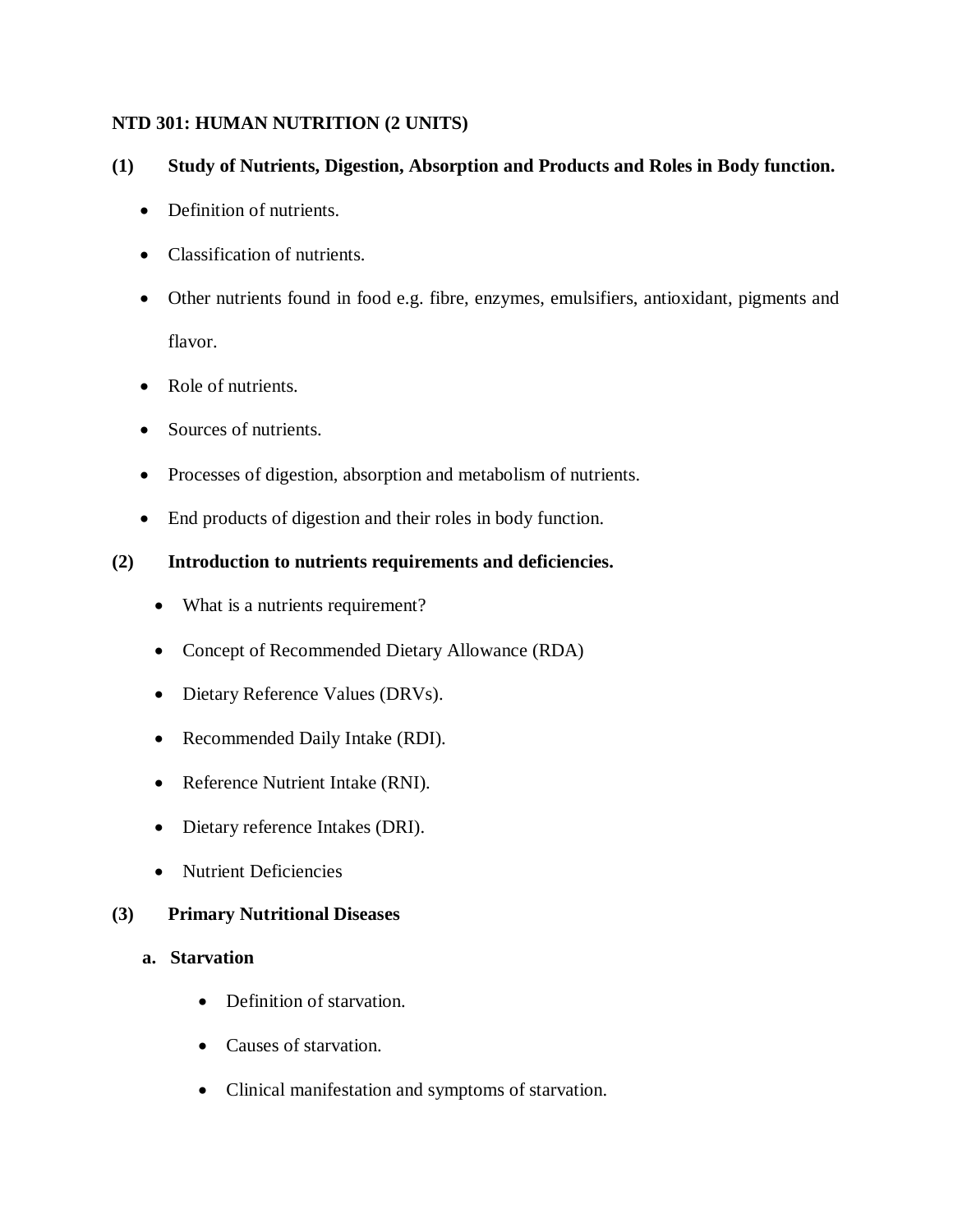- Consequences of starvation.
- Management and treatment of starvation.

# **b. Obesity**

- Definition of obesity.
- Causes of obesity.
- Clinical features of obesity.
- Classification of obesity.
- Management and treatment of obesity.

# **c. Protein-energy malnutrition**

- Definition of protein-energy malnutrition.
- Causes and epidemiology of protein-energy malnutrition.
- Classification of protein-energy malnutrition e.g. Wellcome clasisification, Gomez classification
- Clinical features of protein-energy malnutrition.
- Management and treatment of protein-energy malnutrition.

## **d. Rickets and Osteomalacia**

- Definition of rickets and osteomalacia.
- Causes of rickets and osteomalacia.
- Clinical manifestation and symptoms of rickets and osteomalacia.
- Prevention, management and treatment of rickets and osteomalacia.

## **e. Scurvy, Beriberi and Pellagra**

- Definition of scurvy, beriberi and pellagra.
- Causes of scurvy, beriberi and pellagra.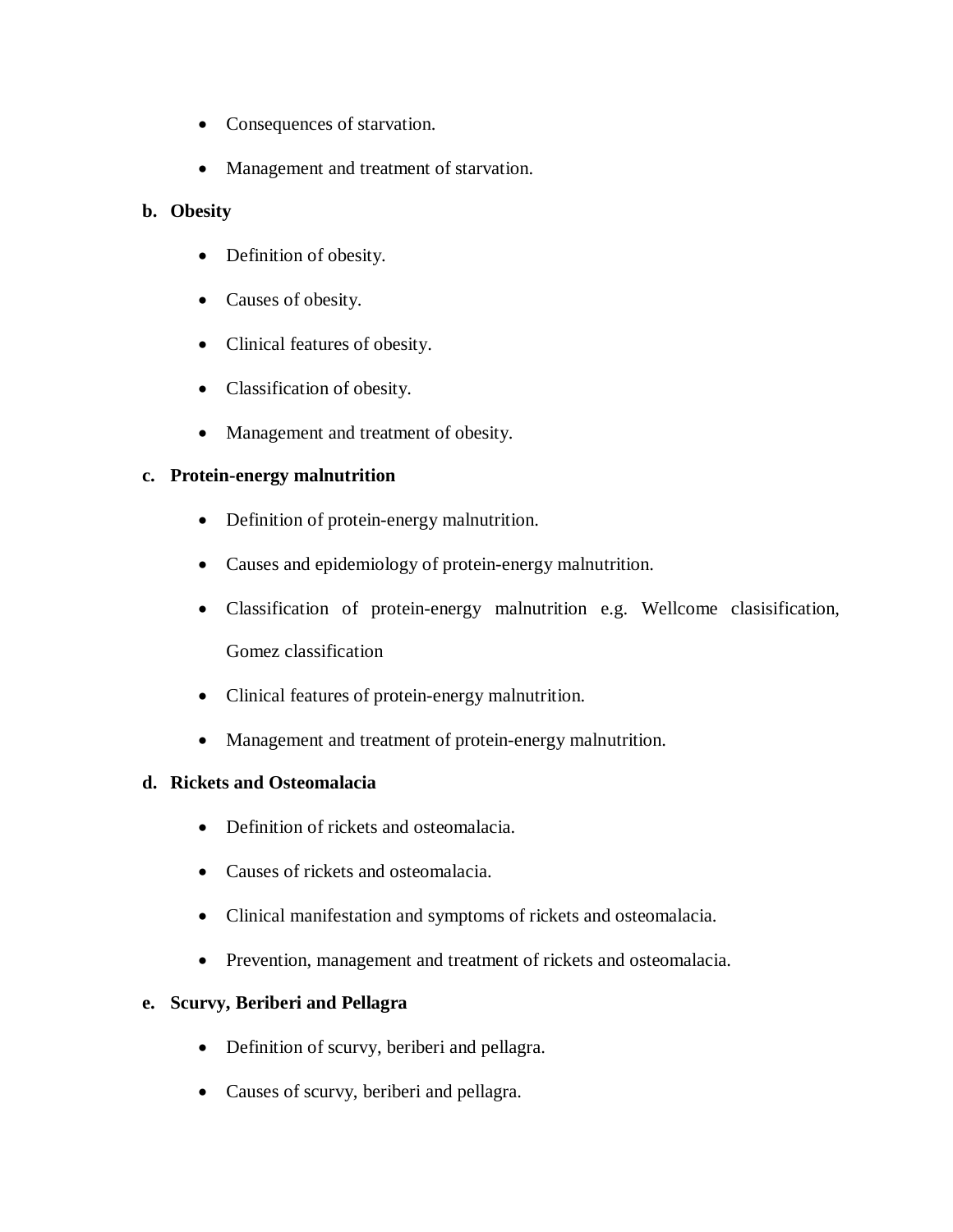- Clinical manifestation and symptoms of scurvy, beriberi and pellagra.
- Prevention, management and treatment of scurvy, beriberi and pellagra.

# **(4) Assessment of Nutritional Disorders.**

- Anthropometric Assessment
- Biochemical Assessment
- Clinical Assessment/ Physical examination
- Dietary Intake Assessment

# **(5) Population Problems: Famine and Endemic Goiter.**

- Definition of famine.
- Types and causes of famine with examples of previous famines.
- Consequences of famine.
- Prevention and management of famine.
- What is endemic goiter (Iodine Deficiency Disorders)?
- Causes, epidemiology, clinical features, management and treatment of endemic goiter.

## **(6) Nutrition and Infection.**

- Relationship between infection and malnutrition.
- Effect/consequences of infection and malnutrition on nutritional status of individuals.

# **(7) Nutrition situation in Nigeria and Government Nutrition policy.**

- Nutrition situation of Nigerian women and children
- Nutrition and development policies.
- Policies and programmes to improve nutrition.
- Improving household food security.
- Protecting consumers through improved food quality and safety.